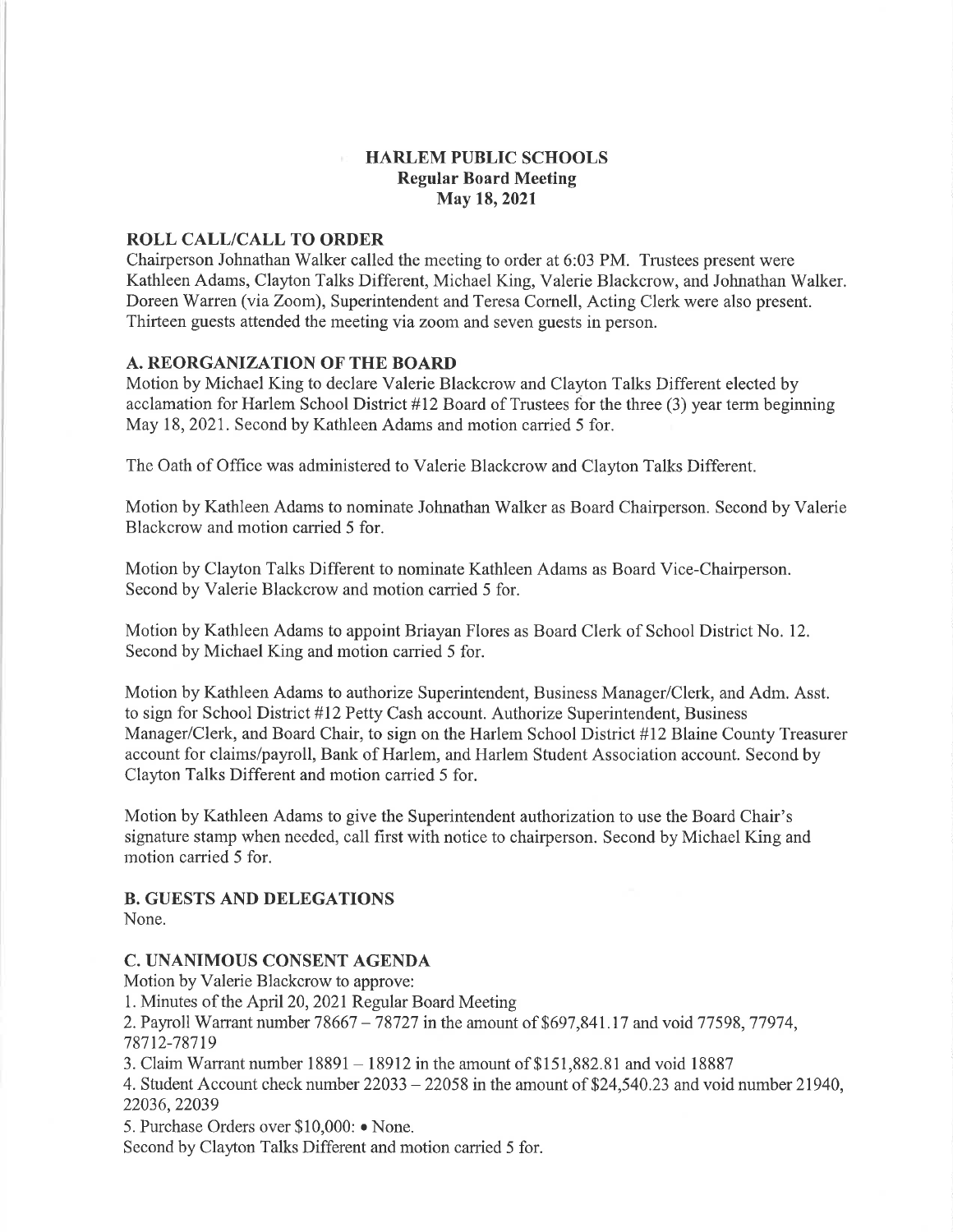#### D. PROGRAM REPORTS

D. Warren, B. Nesslar, D. Murray, L. Schwenke, E. Bigby, and R, Bear reviewed their reports. Doreen reported that she had received and accepted letters of resignation from Gail Wilcott - JH Math teacher, James Kobeski – 7-12 Family & Consumer Science teacher, and Lynda Brown, K-6 Music teacher and Rod Donahue, recently hired 7-12 Industrial Arts teacher.

## E. UPDATE REOPENING PLANS

Motion by Kathleen Adams to allow Seniors and 8<sup>th</sup> graders that have to attend summer school to walk at graduation and promotion. Second by Johnathan Walker and motion **failed** 2 for, 3 against (Blackcrow, King, Talks Different).

#### F. ADOPT 2020-21 SCHOOL CALENDAR

Motion by Michael King to approve the 5 Day School Calendar for SY 202I-22. Second by Valerie Blackcrow and motion carried 5 for.

#### G. FEDERAL/STATE PROGRAMS PARTICIPATION

Motion by Valerie Blackcrow to approve participation in all Federal and State Programs for the 2021-22 school year including: Title I Schoolwide, Title III, Title Vl-Indian Education, IDEA, State Vo-Ed, Gear UP, Carl Perkins, JOM, Impact Aid, REAP, CARES/ESSER, Native Pathways, and any other Federal and State grant awarded. Second by Clayton Talks Different and motion carried <sup>5</sup> for.

### H. TRANSPORTATION REPORT APPROVAL TR-s AND TR-6

Motion by Clayton Talks Different to approve the 2nd Semester 2020-21TR-5 and TR-6 reports for Harlem Elementary and Harlem High School. Second by Valerie Blackcrow and motion carried <sup>5</sup> for.

# I. MTSBA.MHSA-NAFIS-IISM-INDIAN SCHOOL BOARD CAUCUS AND OTHER MEMBERSHIPS

Motion by Clayton Talks Different to approve the following memberships for 2021-22:

- o MHSA (Montana High School Association) \$4,752.00
- MTSBA (Montana School Boards Association) \$6,445.00
- SAM (School Administrators of Montana) \$2,520.00
- Montana Cooperative Services \$555.00
- NAFIS (National Association of Federally Impacted Schools) \$4,922.00 estimate
- o IISM (Indian Impacted Schools of Montana) \$6,155.00 estimate
- NIISA (National Indian Impacted Schools Association) \$1,307.00 estimate

Second by Valerie Blackcrow and motion carried 5 for.

# J. MOU WITH YELLOWSTONE BOYS AND GIRLS RANCH

Motion by Valerie Blackcrow to approve the MOU with Yellowstone Boy's and Girl's Ranch to continue the search for personnel to provide a Community School and Community Treatment (CSCT) program for Harlem School District. Second by Clayton Talks Different and motion carried 5 for.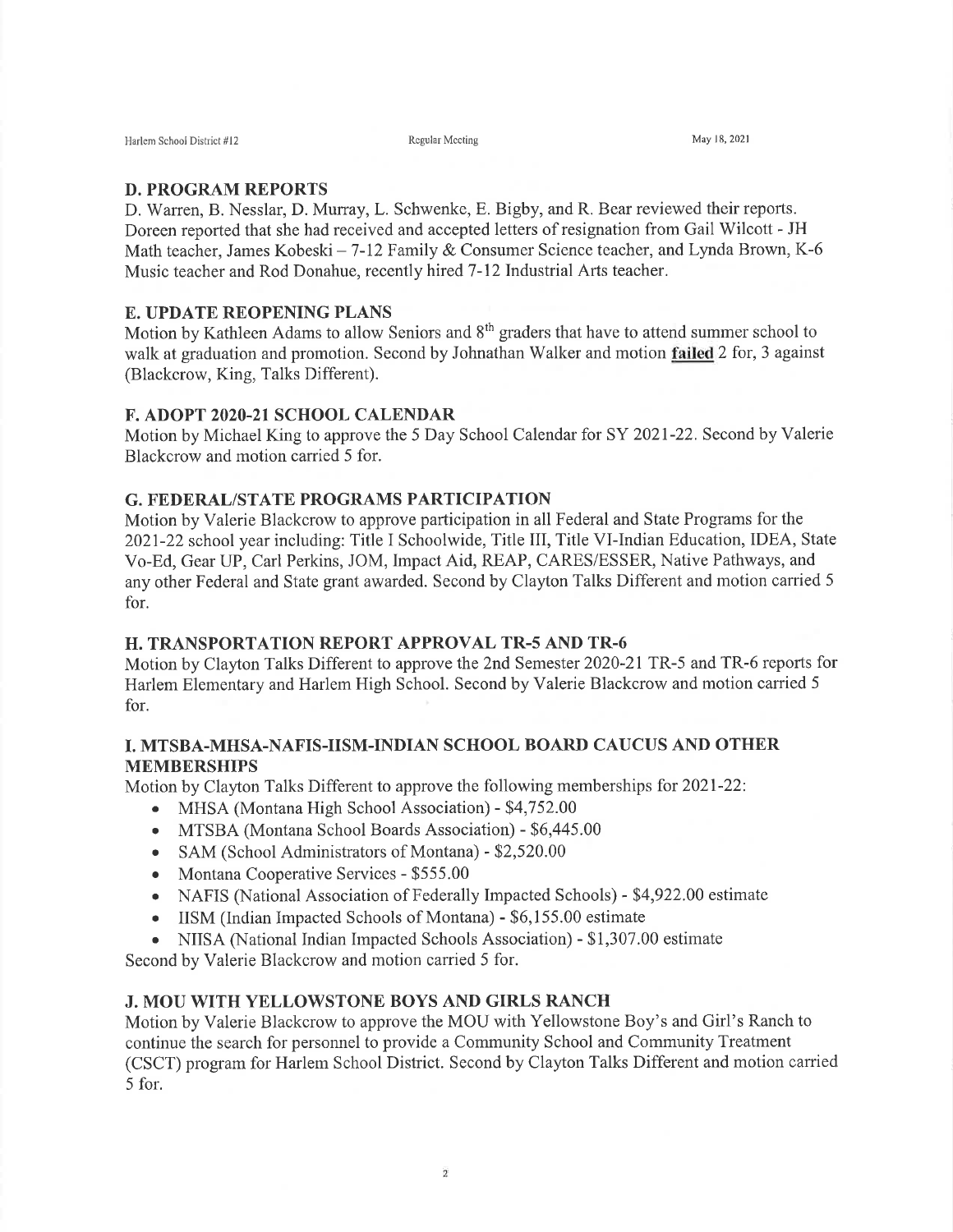Harlem School District #12 **Regular Meeting** Regular Meeting May 18, 2021

### K. MOU WITH AANIIIH NAKODA COLLEGE

Motion by Clayton Talks Different to approve the continuation of the current MOU that provides training opporrunities for nursing students at Harlem School District. Second by Valerie Blackcrow and motion carried 5 for.

# L. CONSIDERATION FOR ISSUANCE OF CONTRACTS FOR2O2I-22 COACHES/EXTRA-CURRICULAR POSITIONS

Motion by Clayton Talks Different to hire Melinda Young as HS Asst. Cross Country coach for 2021-22 SY per the CBA. Second by Kathleen Adams and motion carried 5 for.

# M. CONSIDERATION FOR ISSUANCE OF CONTRACTS FOR 2021-22 CERTIFIED **STAFF**

Motion by Kathleen Adams to hire Ken Bigby as the Elementary teacher, Patricia Chavez Loceo as the Elementary SPED teacher, Trenton Woodward as the Industrial Arts teacher, Josephine Querimit as the JH Physical Ed. Teacher, and Jessica Stiffarm as the JH Math teacher for 202I-22 SY per the CBA with the district reserving the right to withdraw the offer based upon the results of the background check. Second by Mike King and motion carried 5 for.

## N. CONSIDERATION FOR ISSUANCE OF CONTRACTS FOR 2021-22 ADMIN SUPPORT **STAFF**

Motion by Valerie Blackcrow to hire Laramie Schwenke as full-time Activities Director for the 202I-22 SY with a salary of \$51,165.00. Second by Kathleen Adams and motion carried 5 for.

# O. NEGOTIATION OF SALARY FOR 2021-22 ELEMENTARY PRINCIPAL

Motion by Clayton Talks Different to hire Jessica Cochran as the Elementary Assistant Principal for the 2021-22 SY with a salary of \$58,000.00. Second by Kathleen Adams and motion carried 4 for and I against (Valerie Blackcrow).

# P. RETIREMENT EXCEPTION UNDER CBA SECTION 17.1.1 (5)

Motion by Clayton Talks Different to approve the retirement benefits request from Lynda Brown per Article XVII of the Certified CBA. Second by Mike King and motion carried 5 for.

## Q. 2021 SUMMER ACADEMY STAFF

Motion by Kathleen Adams to hire Cathy Bear as teacher for the elementary for \$25.00 per hour starting June 1- July 1, 2021, for 4 hours per day, Second by Clayton Talks Different and motion carried 5 for.

Motion by Kathleen Adams to hire Rhonda Yellow Crantz as teacher for the elementary for \$25.00 per hour starting June 1-July 1, 2021, for 4 hours per day. Second by Clayton Talks Different and motion carried 5 for.

Motion by Kathleen Adams to hire Taylor Faulkinberry-Richardson as Elementary School secretary for \$18.00 per hour for approximately 10 days for 4 hours per day starting June 15, 2021. Second by Clayton Talks Different and motion carried 5 for.